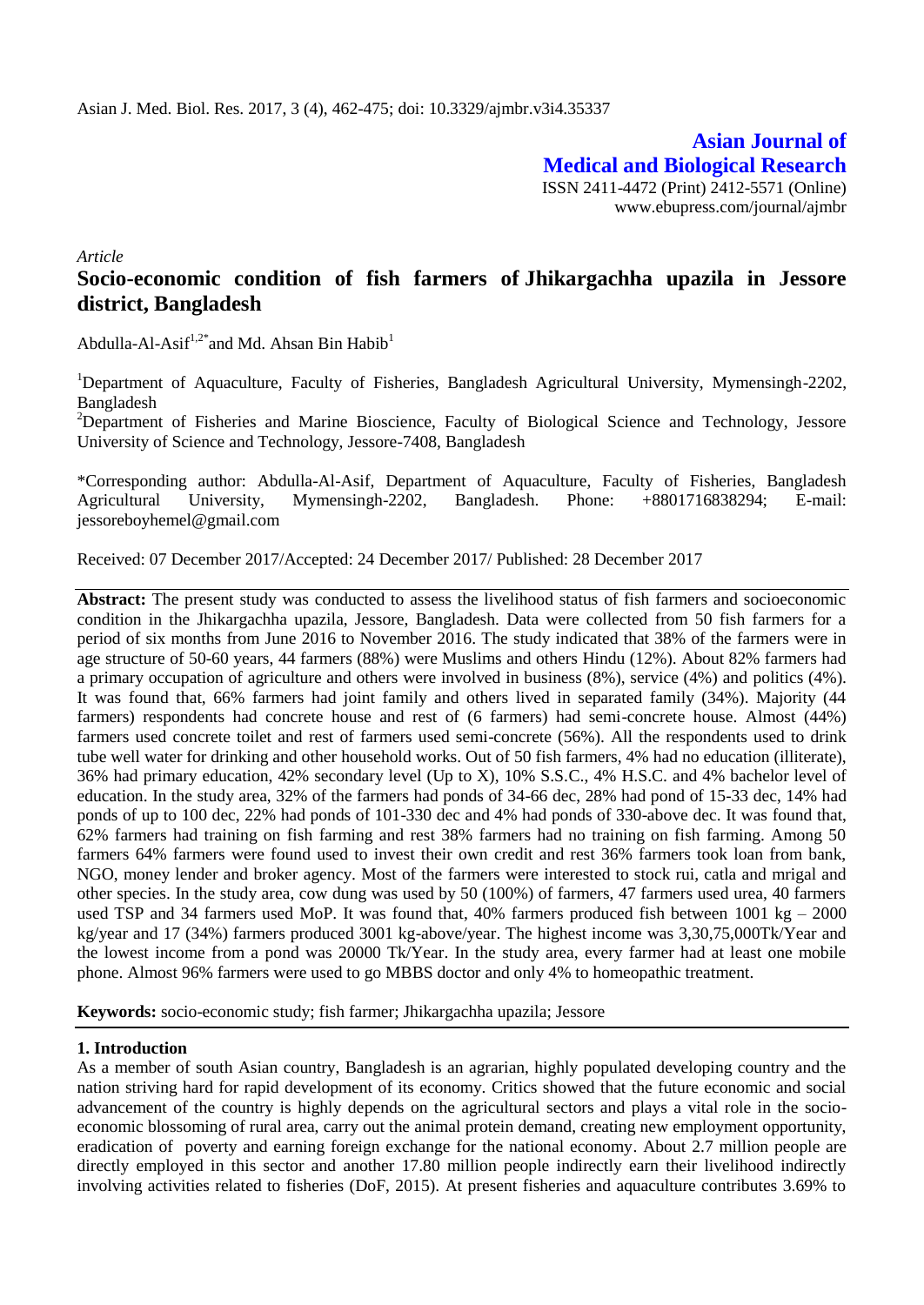national GDP and 2.01% to foreign exchange earnings through export (Export Promotion Bureau, 2014). Fisheries sectors contributed to agricultural GDP as 23.12% (Bangladesh Economic Review, 2015). In fish production was 3,68,4894 MT in 2014-15 fiscal years. Fish also contributed about 60% to the nation's animal protein intake during 2013-14. At present annual fish intake by an individual is 19.34 kg and the annual fish demand is 3.09 million metric tons (DoF, 2015). So malnutrition problem can be reduced by increasing the production of fish. Fisheries sector creates 1.4 million full time employments and nearly 11 million part time employments (Haque *et al*, 1991). A large portion of rural family members are engaged in part time fishing from the beels (Hughes *et al.*, 1994). It creates diverse livelihood opportunities for a number of people, many of whom living below the poverty level, in the form farmers, operators, employees, traders, intermediaries, day laborers and transporters (Ahmed and Rahman 2005). Pond fish farming has been proved to be a profitable business than rice cultivation. So many farmers in rural areas are converting their rice field into aquaculture pond (Islam *et al*., 2002). Many pond fish farmers in rural areas have taken fish farming activities as their secondary occupation and most of the people involved in fish farming improved their socioeconomic condition through pond fish farming activities (Ara, 2005). Bangladesh has got a large number of ponds scattered all over in the country. There are 47, 08,193 ha water bodies of which 3, 77,968 ha ponds are suitable for fish culture (BBS, 2014 and DoF, 2015). It has been estimated that about 1.28 million people are directly related to fishing activities (Mahfuj *et al*., 2012). For sustainable rural development and poverty elimination, different approaches have been adopted and the "Sustainable Livelihood Approach" has been gradually expanded with its own core and principles for poverty focused development activities (DFID, 1998). A sustainable livelihood approach is a way of thinking about the objectives, scope and priorities for development. Considering the financial hardship and other complexities of the rural fish farmers, it is important to analyze their livelihood status. In near present years further improvement in pond aquaculture has gained due to application of technique by introducing scientific strategies of pond preparation (liming, repair dam), species selection, stocking density, feed application, fertilizers, water exchange and proper management. This scientific knowledge is gain by the fish farmer in upazila fisheries office and local NGOs. In the recent year fish farming activities are gradually increase in Jhikargachha upazila. Most of the farmer followed two types of culture technique are characterized by extensive (traditional) and improved traditional (semi-intensive) system. The present study was planned to know the status of fish culture in ponds of the study area. Therefore, the present study was done with the objectives to investigate the fish culture strategy and management in some selected area of Jhikargachha upazila under Jessore district and to know the socio-economic condition of involved fish farmer.

## **2. Materials and Methods**

#### **2.1. Study area and periods**

The study was conducted in some selected areas of Jhikargachha upazila during June to November, 2016 by using survey and frequent interview method. Fifty fishermen of the area were interviewed during the survey. The study was carried out in the five unions named Navaran, Nirbashkhola, Hazaribagh, Shankarpur and Bankra (Figure 1).



**Figure 1. Map of Jhikargachhaupazila showing the study area.**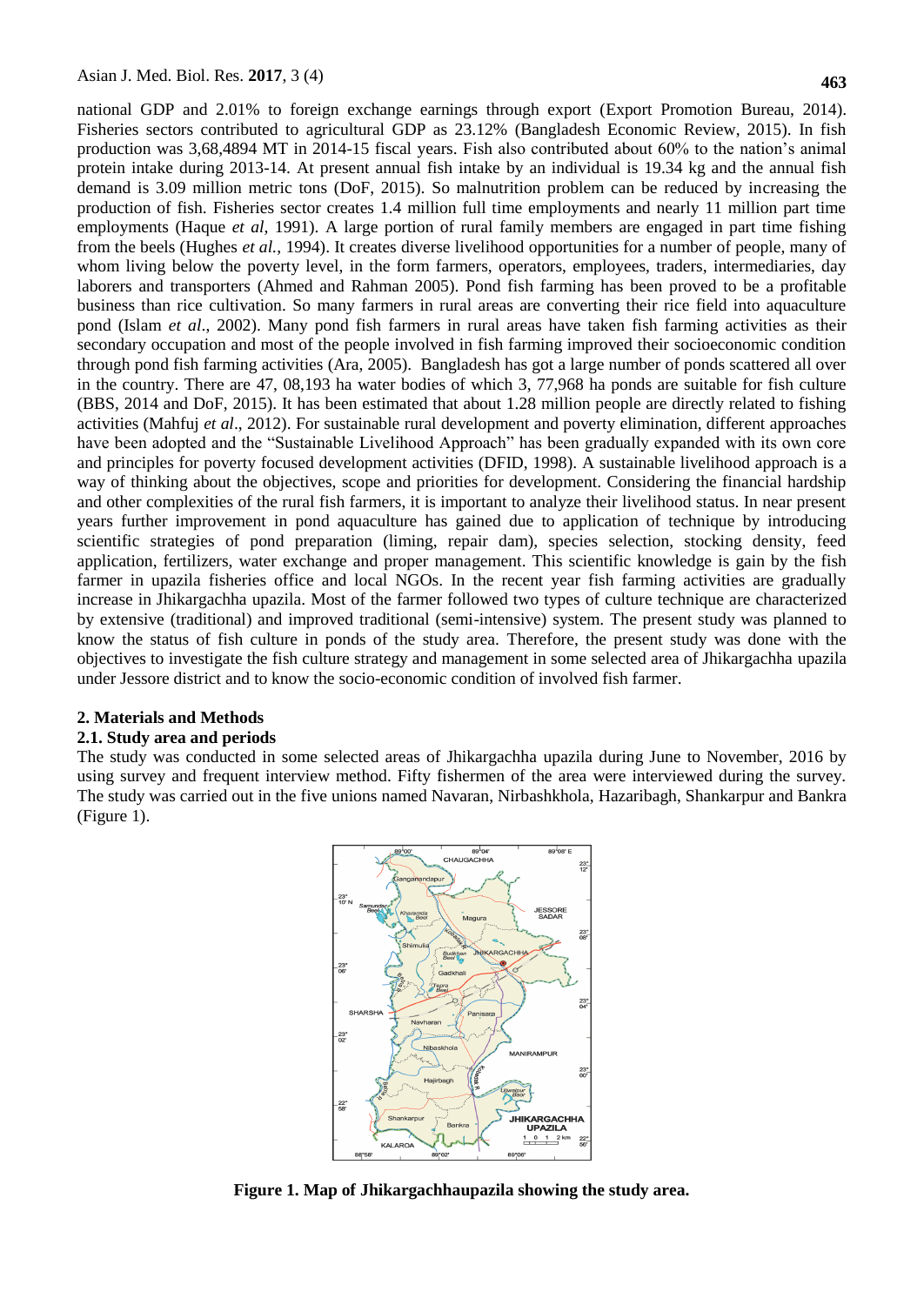# **2.2. Target group**

Total 50 farmers from five unions (10 farmers from each union) in Jhikargachha upazila were selected purposively.

# **2.3. Data collection**

## **2.3.1. Primary sources**

The questionnaire interviews were the primary sources of acquired data. Interviews were conducted at the pond sites and home in the selected area. At the time of interview, the physical conditions of the ponds and the fish cultivation methods like pond repairing, application of food and fertilizers, harvesting, etc. were observed for well understanding the fish production technology in the study area. Time required for each interview was about an hour to one and half hour.

#### **2.3.2. Secondary sources**

The secondary sources of data were central library, Bangladesh Agricultural University, Mymensingh; different websites and journals; Upazila Fisheries Office, Jhikargachha and District Fisheries Office, Jessore.

## **2.4. Data processing and analysis**

After collection of data from the field, data were verified to eliminate errors and inconsistencies. Then the data were tabulated carefully. The qualitative data were categorized and analyzed mainly based on descriptive statistical analysis using MS excel.

#### **3. Results**

## **3.1. Age structure of fish farmers in Jhikargachha, Jessore**

In the study area, majority of fish farmers (38%) were 50-60 years old. On the other hand, 30% respondents were less than 40 years old and 32% respondents were 40-50 years old (Table 1).

| Table 1. Age of the fish farmers in Jhikargachhaupazila, Jessore. |  |  |  |  |  |  |
|-------------------------------------------------------------------|--|--|--|--|--|--|
|-------------------------------------------------------------------|--|--|--|--|--|--|

| Age group (years) | No. of respondents | Respondents $(\% )$ |  |
|-------------------|--------------------|---------------------|--|
| $30 - 40$         | ⊥ J                | 30                  |  |
| $41 - 50$         | 16                 | 32                  |  |
| 51-60             | 19                 | 38                  |  |
| <b>Total</b>      | 50                 | 100                 |  |

## **3.2. Religion status**

It was recorded that 44 (88%) farmers were Muslim and 6 (12%) farmers were Hindu (Figure 2).



## **Figure 2. Religion status of fish farmer in Jhikargachha upazila, Jessore.**

## **3.3. Primary occupation of fish farmers**

According to the survey, the fish farmers were found to be involved in activities such as agriculture (82%), business (8%), service (4%) and politics (4%) and rest (2%) as daily labor work (Figure 3).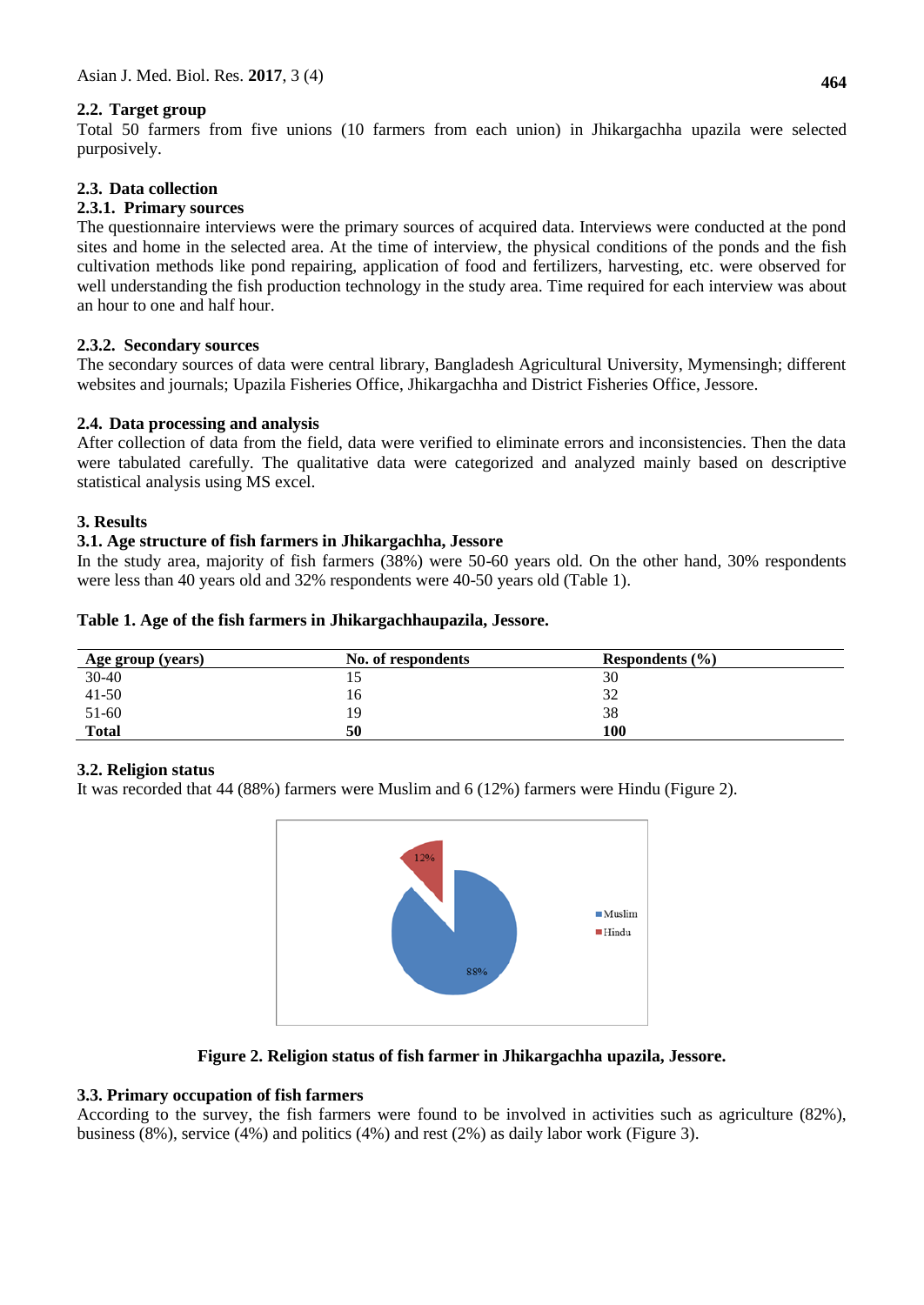

**Figure 3. Primary occupation of fish farmers.**

#### **3.4. Family type**

It was found that 66% fish farmers lived in joint families and 34% lived with separated families (Table 2).

**Table 2. Family type of fish farmers in Jhikargachha upazila, Jessore.**

| <b>Family type</b> | No. of respondents | Respondents $(\% )$ |
|--------------------|--------------------|---------------------|
| Joint              | ∍∼<br>JJ           | 66                  |
| Separated          | . .                | 34                  |
| <b>Total</b>       | 50                 | 100                 |

## **3.5. Family member**

It was found that around 13 (26%) families had four members, 9 (18%) families had five members, 16 (32%) families had six members and 12 (24%) families had seven or more members in their family in the study area (Figure 4).



**Figure 4. Family member percentage of fish farmers.**

# **3.6. Housing condition of fish farmers**

Majority respondents around 44 (88%) had concrete house (Concrete wall with concrete roof) and rest of 6 (12%) respondents had semi-concrete (Concrete wall and tin shed roof) house (Figure 5).



**Figure 5. Housing status of pond fish farmers in the study area.**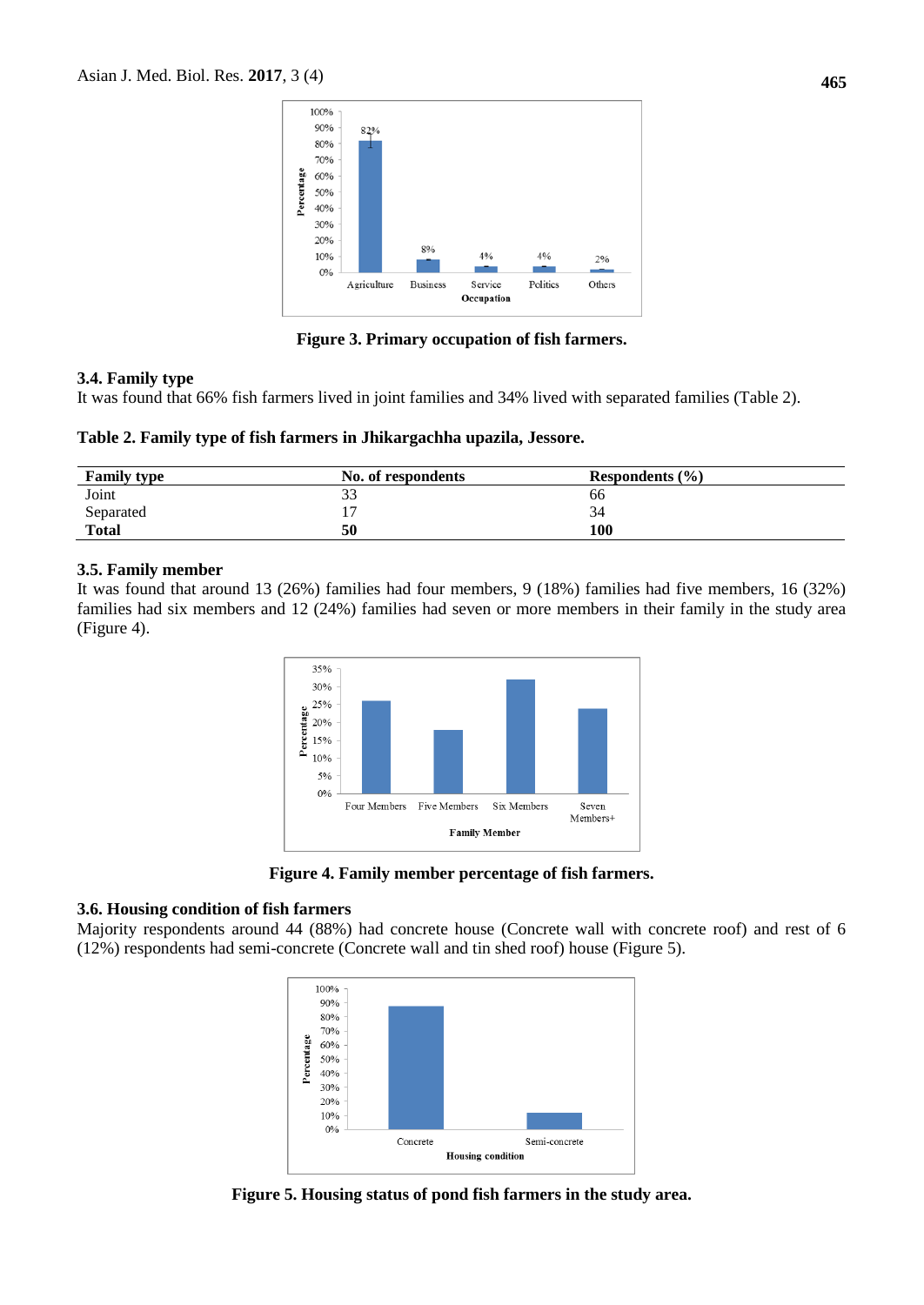In the study area it was found that 100% farmer had a good sanitation facility. Almost 22 (44%) farmers used concrete (concrete platform) toilet and rest of 28 (56%) farmers used semi- concrete (concrete platform with tin shed) toilet (Figure 6).



**Figure 6. Sanitation facilities of farmer in Jhikargachha upazila, Jessore.**

# **3.8. Drinking water sources**

All the 50 respondents (100%) were used to drink tube well water and other household work. Every farmer had at least one tube well in the house premises (Table 3).

# **Table 3. Drinking water source of farmer in Jhikargachha upazila, Jessore.**

| <b>Water source</b> | No. of respondents | Respondents $(\% )$ |
|---------------------|--------------------|---------------------|
| Tube well           | 50                 | 100                 |
| Other               |                    |                     |
| <b>Total</b>        | 50                 | 100                 |

# **3.9. Educational status of fish farmers**

There were six categories used to determine the level of education. Out of 50 fish farmers, 4% had no education (illiterate), 36% had primary level, 42% had secondary level (up to X), 10% had S.S.C. level, 4% had H.S.C. level and 4% had bachelor level of education (Figure 7).



# **Figure 7. Educational status of fish farmers in Jhikargachha upazila.**

## **3.10. Farmer's children education status**

In the study area, 9 (18%) farmer's children had primary education, 33 (66%) farmer's children had secondary level, 6 (12%) farmer's children had higher secondary level and rest 2 (4%) farmer's children had bachelor level of education (Figure 8).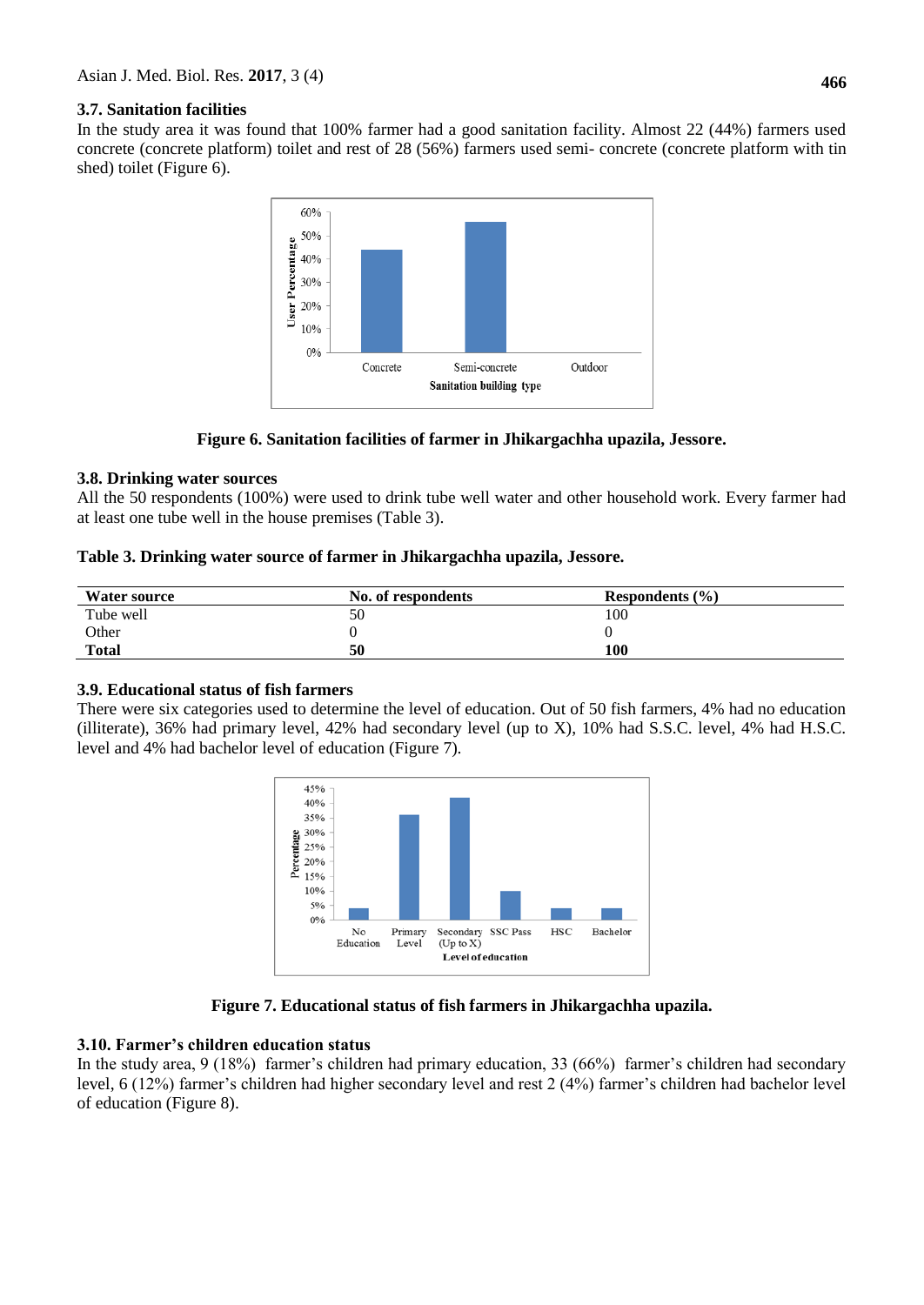

# **Figure 8. Farmer's children education status in Jhikargachha upazila, Jessore.**

## **3.11. Size of the pond of fish farmers**

Among the 50 farmer, most of them (32%) had ponds with size of 34-66 dec. On the other hand, 14 (28%) farmers had 15-33 dec. ponds, 14% had up to 100 dec., 22% had 101-330 dec. and 4% had 330-above decimal ponds (Table 4).

## **Table 4. Pond area of farmer in Jhikargachha upazila, Jessore.**

| Pond size (decimal) | No. of respondents | Respondents $(\% )$ |  |
|---------------------|--------------------|---------------------|--|
| $15 - 33$           | 14                 | 28                  |  |
| 34-66               | 16                 | 32                  |  |
| 67-100              |                    | 14                  |  |
| 101-330             |                    | 22                  |  |
| 331-Above           |                    |                     |  |
| <b>Total</b>        | 50                 | 100                 |  |

## **3.12. Training of fish farmers**

In the study areas, all the selected farmers (Table 5) received training on fish poly culture from the local NGO named BRAC, ASA and ANSER; government organization like Department of Fisheries (DoF) and Upazila Fisheries officer (UFO). It was found that 31 (62%) farmers had training on fish farming and rest 19 (38%) farmers had no training on fish farming (Table 5).

## **Table 5. Receiving of training of fish farmers in Jhikargachha upazila, Jessore.**

| <b>Training receive</b> | No. of respondents | Respondents $(\% )$ |  |
|-------------------------|--------------------|---------------------|--|
| Yes                     |                    | OΖ                  |  |
| N <sub>0</sub>          | 19                 | 38                  |  |
| <b>Total</b>            | 50                 | 100                 |  |

## **3.13. Finance source**

It was found that 32 (64%) farmers used to invest their own credit. And rest of 18 (36%) farmers used money taken from bank, NGO, money lender and broker agency as a loan. The overall interest percentage of money in Jhikargachha upazila was 7% (Figure 9).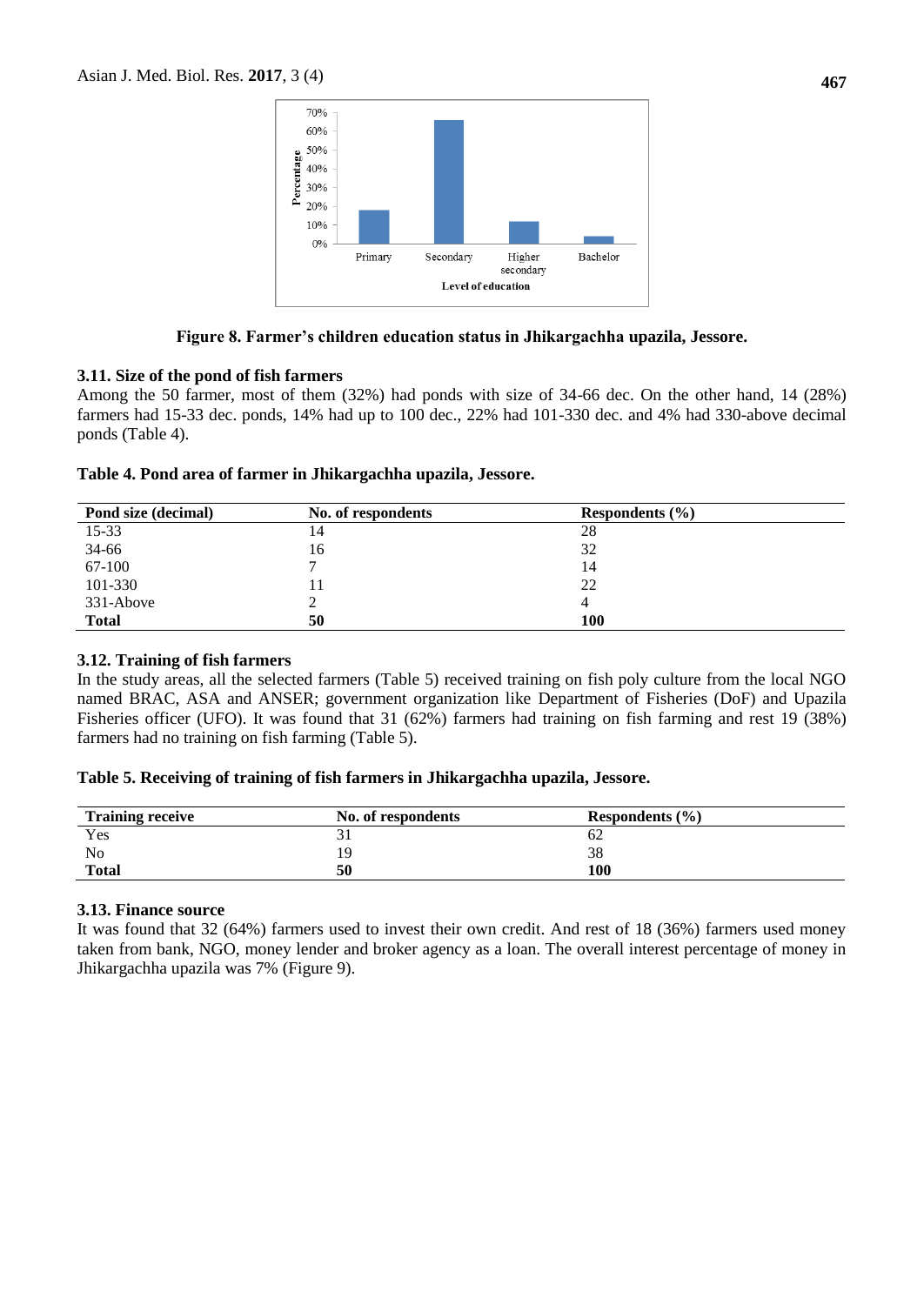

**Figure 9. Finance source of farmer.**

#### **3.14. Fish stocked by farmers**

Among 50 farmers, most of the farmers stocked and cultured rui (*Labeo rohita*), catla (*Catla catla*) and mrigal (*Cirrhinus cirrhosus*). The other species like bata (*Labeo bata*) was stocked by 43 farmers, silver carp (*Hypophthalmichthys molitrix*) was stocked by 44 farmers, grass Carp (*Ctenopharyngodon idella*) was stocked by 30 farmers, common carp (*Cyprinus carpio*) was stocked by 34 farmers, pangus (*Pangasius hypophthalmus*) was stocked by 25 farmers, mirror Carp (*Cyprinus carpio*) was stocked by 39 farmers, Tilapia (*Oreochromis niloticus*) was stocked by 32 farmers, monosex-tilapia was stocked by 1 farmer, scale carp (*Cyprinus carpio*) was stocked by 2 farmers, sarpunti (*[Puntius gonionotus](http://scialert.net/abstract/?doi=pjbs.2005.386.395)*) was stocked by 1 farmer, Bighead (*Hypophthalmichthys nobilis*) was stocked by 22 farmers and tengra (*Mystus tengara*) was stocked by 10 farmers in farm ponds (Figure 10).



**Figure 10. Fish Species stocked and cultured in Jhikargachha upazila, Jessore.**

#### **3.15. Feed types preferred by farmers**

It was found that 72% (36) of the farmers applied supplementary and homemade feed prepared with rice-bran and mustard oil cake and 28% (14) farmers used company made commercial feed (Figure 11).



**Figure 11. Feed preferred by fish farmers in Jhikargachha upazila, Jessore.**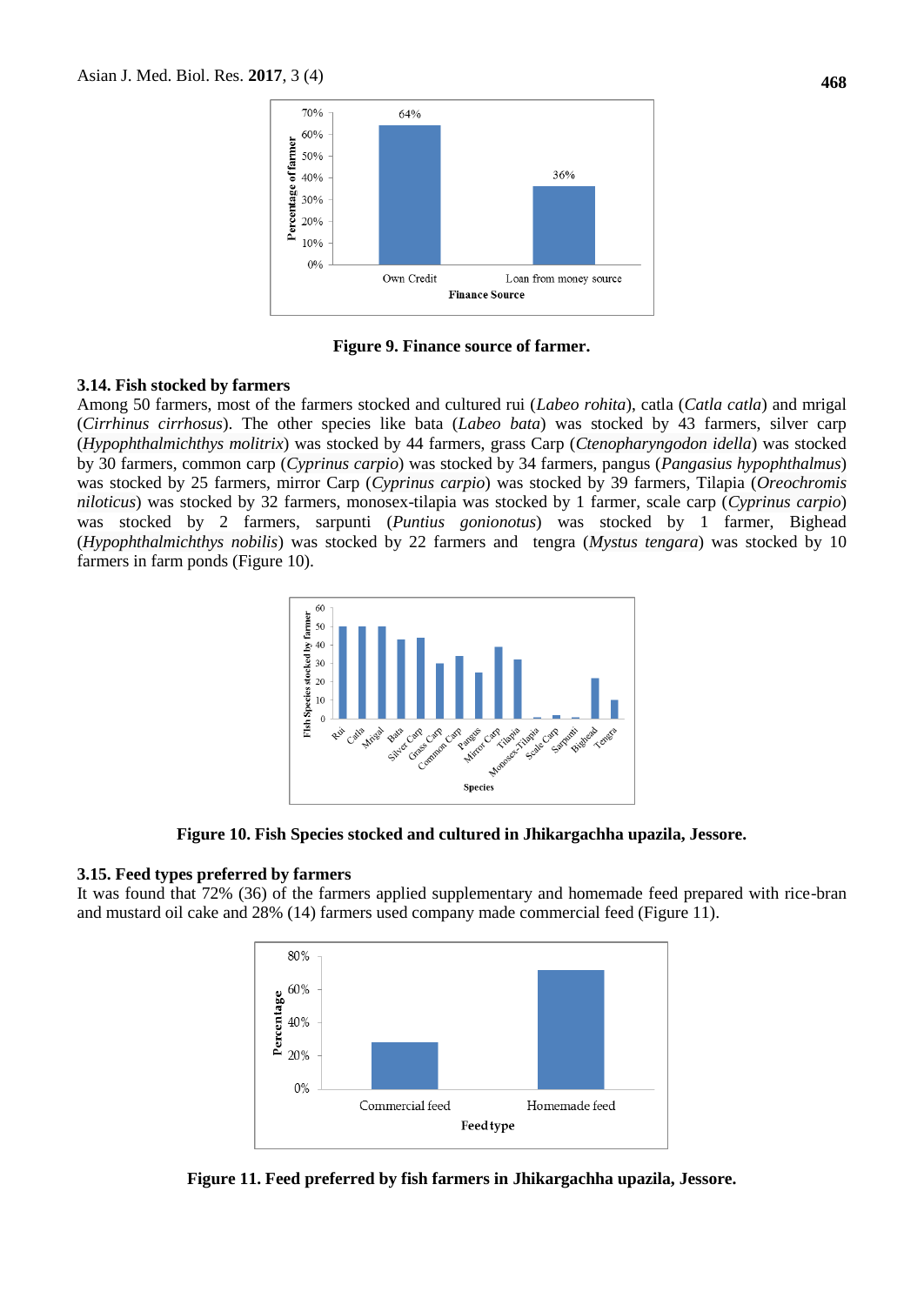#### **3.16. Fertilizer used in fish farming**

In the study area, cowdung was used by 50 (100%) farmers. Urea was used by 47 farmers, TSP (Triple super phosphate) was used by 40 farmers and MoP (Murate of Potash) was used by 34 farmers (Figure 12).



**Figure 12. Fertilizer used by farmers.**

# **3.17. Grow out time of fish allowed by farmer**

During the interview periods every farmer responds that, they allowed to grow fish in their pond was to 6 month or more.

# **3.18. Production of Fish**

Fish production was continuously increasing in the surveyed area because of gaining knowledge on fish culture. The highest production was measured as 27000 kg/year and the lowest production was 650 kg/year. It was found that there were 4 (8%) farmers produced 600 kg  $-$  1000 kg/year, 20 (40%) farmers produced 1001 kg  $-$ 2000 kg/year, 9 (18%) farmers produced 2001 kg – 3000 kg/year, and 17 (34%) farmers produced 3001 kg above/year in the study area (Table 6).

|  | Table 6. Average fish production of 30 ponds in Jhikargachha upazila, Jessore. |
|--|--------------------------------------------------------------------------------|
|--|--------------------------------------------------------------------------------|

| <b>Average production (kg/year)</b> | No. of respondents | Respondents $(\% )$ |
|-------------------------------------|--------------------|---------------------|
| $600 - 1000$                        |                    |                     |
| $1001 - 2000$                       | 20                 | 40                  |
| $2001 - 3000$                       |                    |                     |
| $3001 - Above$                      |                    | 34                  |

## **3.19. Annual income**

The highest income was 33075000 Tk/year and the lowest income from a pond was 20000 Tk/year. Among 50 farmers, almost 28 (56%) farmers got their annual income as 100001 Tk to 500000 Tk and 5 (10%) farmers got their annual income as 500001 Tk to 1000000 (Figure 13).



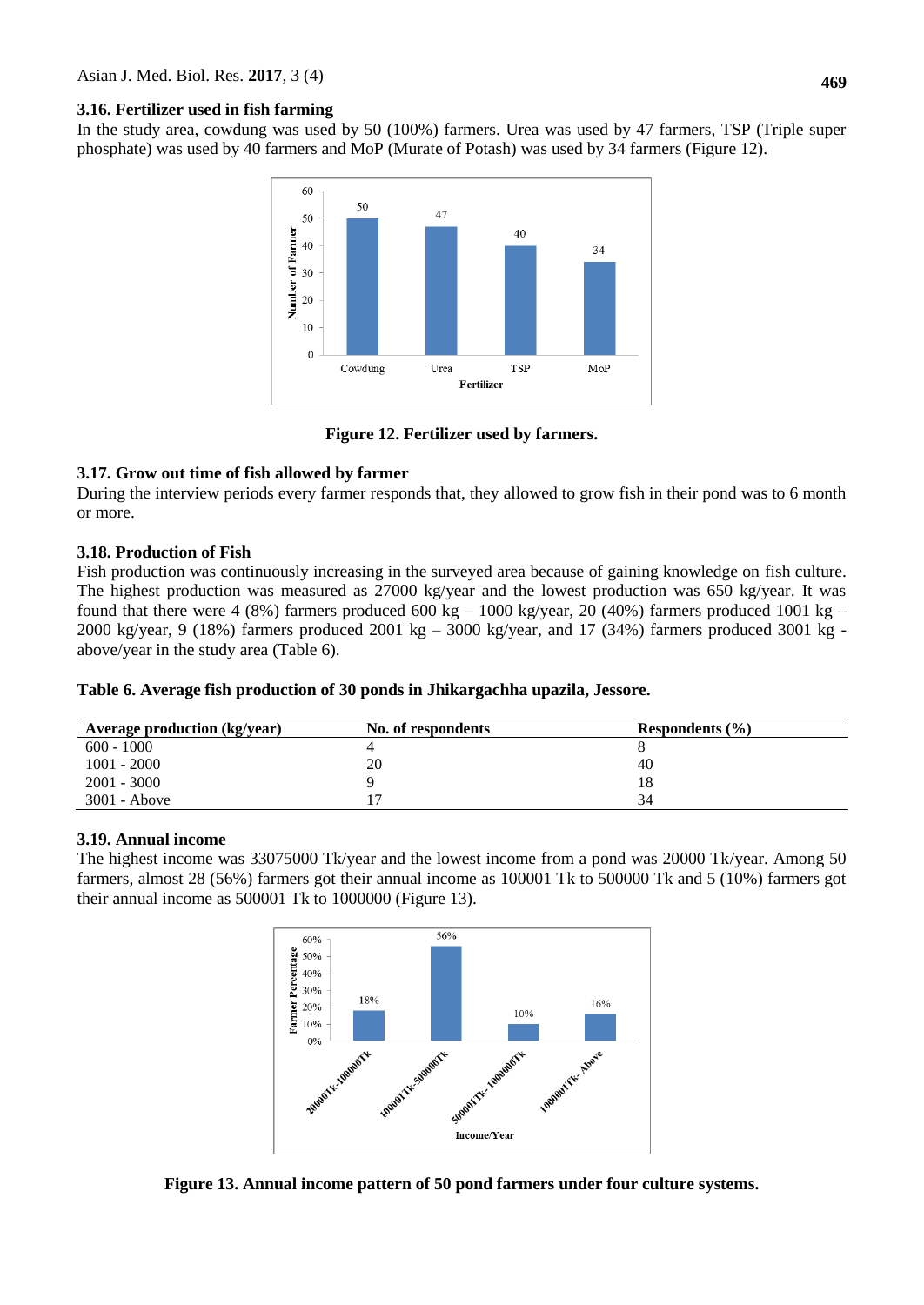#### **3.20. Public or private bank account status of farmer**

It was found that every farmer had at least one bank account. Some farmers had more than one account. In rural area BKash, Dutch-Bangla Bank, MCash, OK cash and other mobile banking were too much popular for any amount of transaction.

## **3.21. Mobile phone used by farmers**

In the study area, it was found that every farmer had at least one mobile phone. Some farmer had more than one. They usually consulted with feed dealers, fertilizer dealers, NGO workers, technical service providers along with government official through mobile phone.

#### **3.22. Health status of farmers and their family**

It was found that 48(96%) farmers were used to go MBBS doctor or allopathic treatment and only 2 (4%) farmers were used to go to homeopathic treatment (Figure 14).



**Figure 14. Health treatment status of farmers.**

## **3.23. Problems faced by the fish farmers**

A number of constraints and risks were reported by the farmers. Every farmer responds these problems. These problems are diseases; lack of proper management; theft; lack of quality fish fry; cheating of fry traders and multiple ownerships of ponds.

## **4. Discussion**

The present study observed that, the highest number of fish farmer's age were 50 to 60 year (38%) and lowest age (30%) were 30-40 years. Khatun *et al.* (2013) reported that the age group of 36-50 years was the highest (46%) and 51-65 years were the lowest (26%) considering all fish farmers. This result is more or less relevant to the present study. Rana (1996) found in his study in Sirajgonj district that 70% of pond farmers were in 18-45 years. Ali *et al.* (2009) found that most of the fish farmers (50%) belonged to age group of 31 to 40 years in Mymensingh district. The more or less relevant study were conducted by Islam *et al.* (2017); Rahman *et al.* (2017); Hossain *et al.* (2015); Asif *et al.* (2015); Islam *et al.* (2014); Hossain *et al.* (2016); Sharif *et al.* (2015); Islam *et al.* (2015); Ali *et al.* (2016); Rahaman *et al.* (2015); Sharif *et al.* (2016) and Ahsan *et al.* (2016). Present study observed that, 44 (88%) farmers were Muslims and 6 (12%) farmers were Hindu in the present study. Khatun *et al.* (2013) mentioned, 82% of fish farmers were Muslims and 18% were Hindus. Islam (2012) observed that all the fish farmers (100%) were Muslims which has similarity with the present study. Ali *et al*. (2008) was found that maximum fish farmers were Muslims (94%) while small proportions (6%) were hindus in some selected areas of Bagmara upazilla under Rajshahi district. Islam *et al.* (2015) investigated in Sundarban region 62% was muslim and 38% was Hindu. The more or less relevant study was conducted by Islam *et al.* (2017); Zaman *et al.* (2017); Hossain *et al.* (2015); Asif *et al.* (2015); Islam *et al.* (2014); Hossain *et al.* (2016); Sharif *et al.* (2015); Ali *et al.* (2016); Rahaman *et al.* (2015); Sharif *et al.* (2016) and Ahsan *et al.* (2016). Present study observed that aquaculture was not the primary occupation of most of the fish farmers. Only 82% involved in agriculture, rest of farmers were involved with business (8%), service (4%), politics (4%) and rest of (2%) farmers involved with daily labor work. These studies are more or less similar with the study of Ahmed (2003); Biswas (2003); Islam *et al.* (2014); Islam *et al.* (2017); Hossain *et al.* (2015); Asif *et al.* (2015); Islam *et al.* (2014); Hossain *et al.* (2016); Sharif *et al.* (2015); Islam *et al.* (2015); Ali *et al.* (2016); Rahaman *et al.* (2015); Sharif *et al.* (2016); Zaman *et al.* (2017); Ahsan *et al.* (2016) and Sen and Roy (2015). In the study of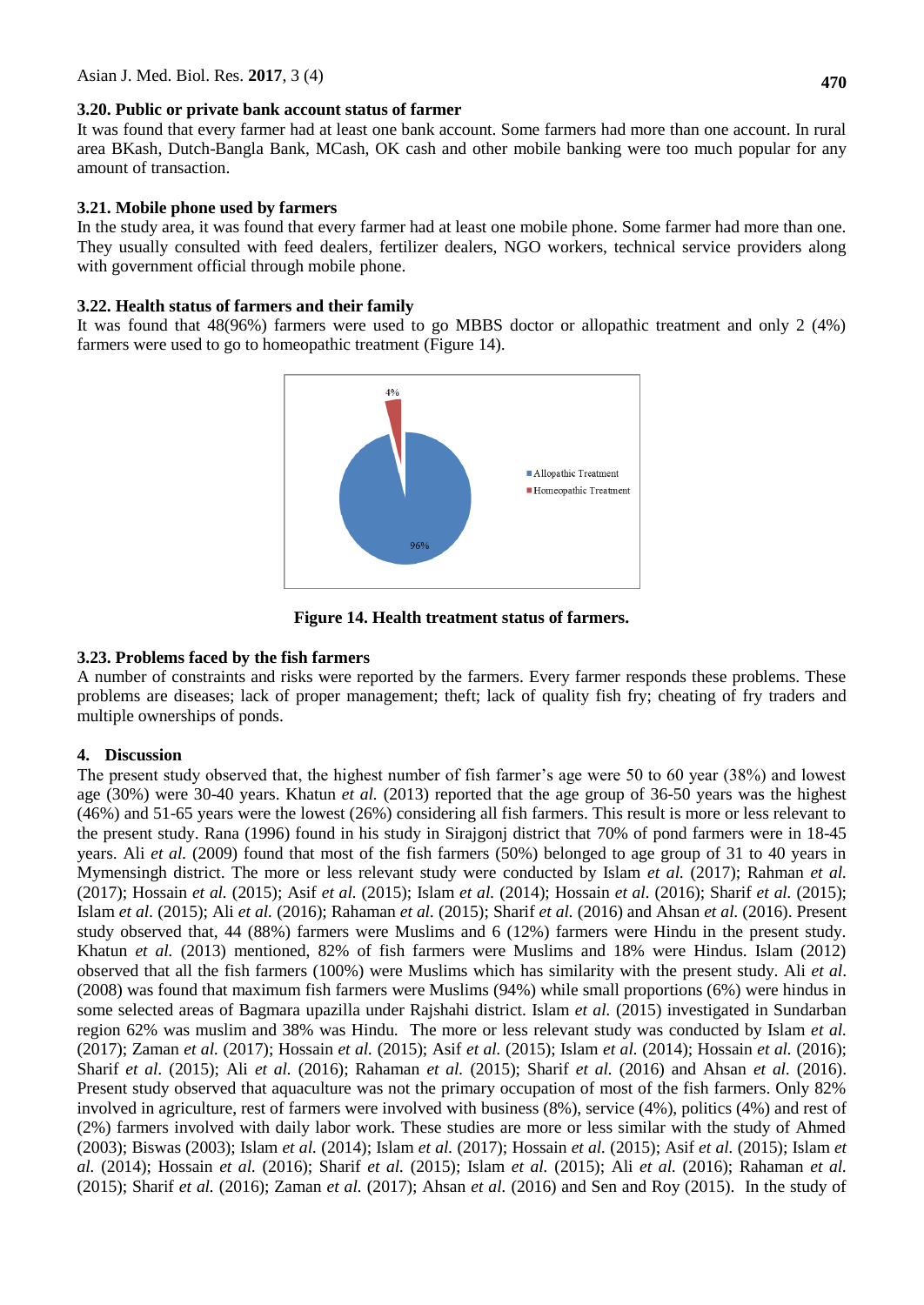Jhikargachha, Jessore it was found that 66% fish farmers lived in joint families and 34% lived in separated families. Provakar *et al.* (2013) found that about 54% of farmers lived in joint families and 46% in nuclear (seperated) families in Shahrasti upazila of Chandpur district. This result is not relevant to the present study. Ali *et al.* (2008) was found that about 28% farmers lived with joint families and 72% lived with nuclear families. Sharif *et al.* (2015); Ahsan *et al.* (2016) and Asif *et al.* (2015) stated the similar result with the present findings. It was found that around 13 (26%) families had four members in their family, 9 (18%) families had five members in their family, 16 (32%) families had six members in their family and 12 (24%) families had seven and more members. Hossain *et al.* (2015) found that 27% family had only 2-4 members. The highest 60% family has only 5-7 members. Halder (2002) recorded the largest family size (6.67 persons) was in Cast net fishermen and smallest family size (4.50 persons) was in hogra fishermen of Doba Beel. Most of the fish farmer (45%) belonged in 4 to 5 member's family in Mymensingh district (Ali *et al.* 2009). Average members in the household of the fishermen were found 3.60±1.34 by Islam *et al.* (2013) which has similarity with present findings. In present study, majority respondents 44 (88%) had concrete house (concrete wall with concrete roof) and rest of 6 respondents (12%) had semi-concrete (concrete wall and tin shed roof) house. Hossain *et al.* (2009) found that 40.3% of farmers' had house of earthen condition, 46.7% had semi-concrete and 10% had concrete house. However, at beel Chandpur, 36.67%, 56.67% and 6.67% farmer had earthen house, semi-concrete and concrete house respectively. Rahman (2003) reported that 70% of houses were earthen, while 21% were semiconcrete and only 9% were concrete. Islam *et al.* (2017); Islam *et al.* (2014), Asif *et al.* (2015), Islam *et al.*  (2015) and Sharif *et al.* (2015) did the same study. All the study is more or less similar with the present study. It was found that almost 22 (44%) farmers used concrete (concreted platform) toilet and rest of 28 (56%) farmers used semi- concrete (Concrete platform with tin shed) toilet. Sharif *et al.* (2015) found that 5% concrete toilet, 50% has earthen toilet and 45% semi concrete toilet. Asif *et al.* (2015) investigated in Jessore that about 69% and 31% of fish farmers used semi-concrete and concrete toilet respectively. All these study are more or less similar with the present study. All the respondents 50 (100%) farmers used to drink tube well water and other household work. Hossain *et al.* (2015) found that 100% fishermen used tube-well water for drinking purpose. Sharif *et al.* (2015) described that about 97% fish farmers used tube well and rest 3% of the farmer uses pond water. This has more or less similarity with the present study. Education has a role in influencing yields through production decisions. Out of 50 fish farmers, 4% had no education (illiterate), 36% had primary level, 42% had secondary level (Up to X), 10% had S.S.C. pass level, 4% had H.S.C. level and 4% had bachelor level of education. Provakar *et al.* (2013) found in his study in Shahrasti upazila of Chandpur district that about 10% had no education while 16%, 48%, 16% and 10% had primary, secondary, higher secondary and bachelor level of education, respectively. 23.3% farmers were illiterate whereas 14.4%, 8.9% and 6.7% were educated up to primary, secondary and higher secondary or above level, respectively. This study also has similarity with the findings of Hossain *et al.* (2009), Islam *et al.* (2014), Hossain *et al.* (2015), Asif *et al.* (2015), Islam *et al.*  (2015); Zaman *et al.* (2017) and Sharif *et al.* (2015). In the present study, 9 (18%) childrens of farmers had primary education, 33 (66%) had secondary level, 6 (12%) children had in higher secondary level and rest 2 (4%) children of farmers had bachelor level. Hossain *et al.* (2015) investigated in Rajshahi that 64% of fishermen were found to send their children to school whereas 36% did not send children for schooling. These results are similar with the present (Asif *et al.,* 2015 and Islam *et al.,* 2014). Among the 50 farmer most of them (32%) had the agricultural land (34-66 dec). On the other hand, 28% had (15-33 dec), 14% had up to 100 dec, 22% had (101-330 dec) and 4% had (330-above dec). Provakar *et al*. (2013) reported that the average pond size of the area was 0.24 ha (60 dec) in Shahrasti upazila of Chandpur district. This study is not similar to the present study. Khan (2012) revealed that the average pond size was 0.13 ha in Sreemongal upazila of Maulvibazar district which is not to similar to the present study. Islam (2011) reported that the average pond size was 0.16 ha with a range from 0.04 to 0.81 ha in some selected areas of Maulvibazar district. All the studies are more or less similar with the present study (Asif *et al.,* 2014). It was found that, 62% (31) farmer had training on fish farming and rest of 38% (19) farmer had no training on fish farming. Sarwer *et al.* (2016) said that 18% received formal training from Upazila Fishery Office with the help of Department of Fisheries (DoF). Hossain *et al.* (2015) stated that only 20% fishermen had training on one or more than one related matter, 80% have no any training. These results differ with the findings of Biswas (2003) and Sultana (2001) study. Khatun *et al*. (2013) reported that 14% of farmers received training from DoF and 7% of farmers gain fish farming experience from relatives. It was found that 32 (64%) farmer used to invest their own credit. And rest of 18 (36%) farmers took loan from bank, NGO, money lender and broker agency. Sarwer *et al.* (2016) reported that 91% of the farmers used their own money for fish farming and 6% of the farmers received loan from bank for farming activities. 3% of the fish farmers received loan from other sources. Sharif *et al.* (2015) stated that 5% of finance are contributed by farmers, 73% farmers got finance from bank whereas 22% farmers took finance from local moneylenders. Asif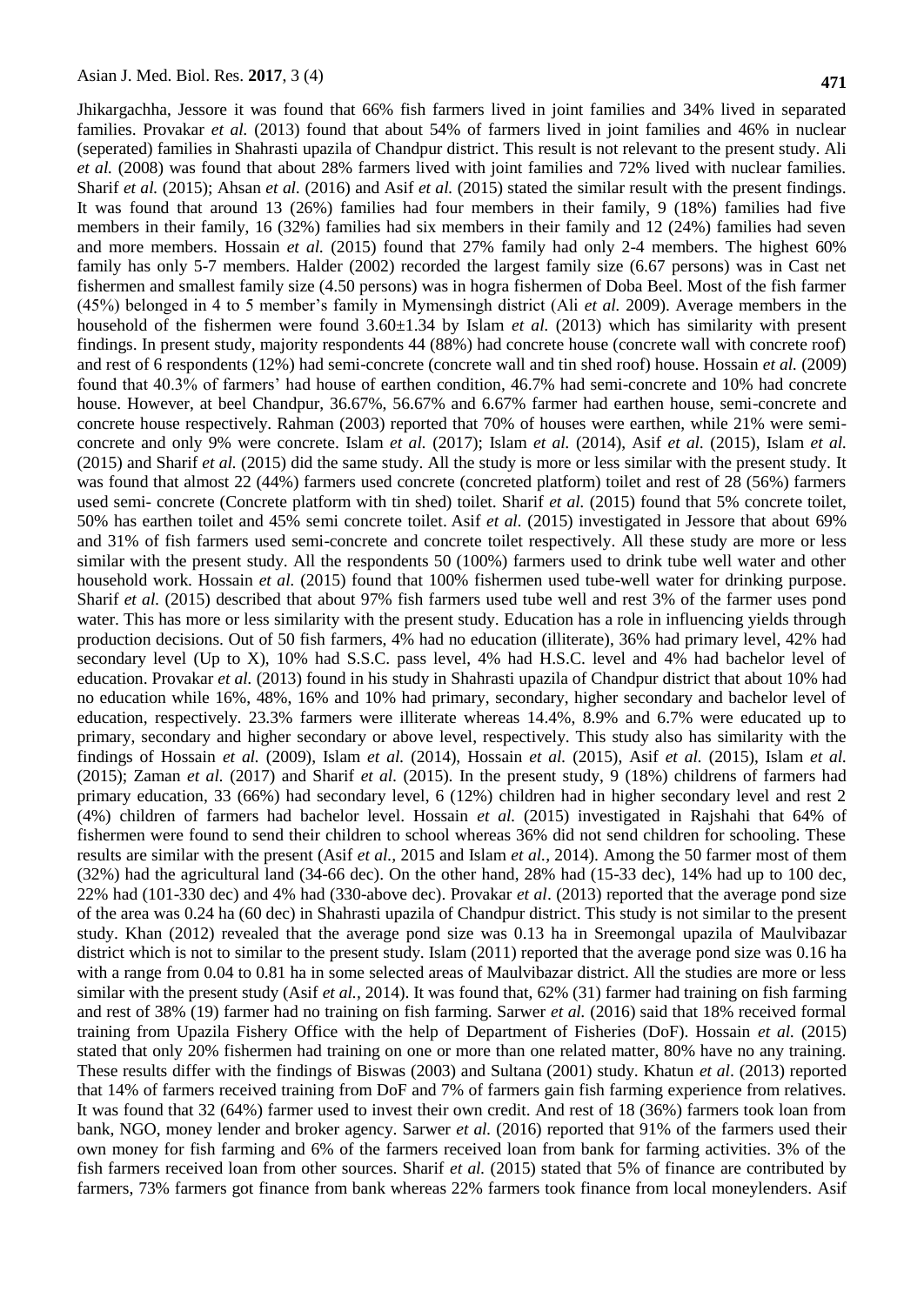*et al.* (2014) and Zaman *et al.* (2017) did similar research and got the relevant results. About 70% farmers fertilized ponds after removing of weeds. Along with rui, catla and mrigal the farmer used to stock other species like bata (43 farmers), silver carp (44 farmers), grass carp (30 farmers), common carp (34 farmers), pangus (25 farmers), mirror carp (39 farmers), tilapia (32 farmers), monosex-tilapia (1 farmer), scale carp (2 farmers), sarpunti (1 farmer), bighead carp (22 farmers) and tengra (10 farmers) were stocked. Ahmed (2003) observed that peak period of carp polyculture was from April to December. On the other hand, Tanjina (2011) stated that there were 17 available fish species under five orders found during the study period in Shinghorkhali beel in Dinajpur district. Ahmed (2003) also stated that there were about 15 different fish species found to culture in the farms of Naogaon district. Biswas (2003) stated that there were about 14 different fish species found to culture in the farms of Mymensingh district. Most of the farmers had small size pond where they used household waste, rice bran and mustard oil cake to feed fishes. Farmers increased the use of feeds as rice bran, mustard oil cake along with commercial feed. Provakar *et al.* (2013) found in Shahrasti upazila of Chandpur district that 95% of the farmers applied supplementary feed such as rice bran, mustard oil cake and commercially manufactured feed and rest 5% of farmers depended on the natural food in the pond. Alam (2006) found that 80% of the farmers applied supplementary feed such as rice bran and mustard oil cake. In the study area, cowdung was used by 50 (100%) farmers. Urea was used by 47 farmers, TSP (Triple super phosphate) was used by 40 farmers and MoP (Murate of Potash) was used by 34 farmers. Saha *et al*. (2003) found that only 25% farmers gave fertilizer in the pond which has no similarity with the present work. Saha (2004) observed that the average dose of inorganic fertilizer of urea was 387 kg/ha/year and TSP 176 kg/ha/yr. Rahman (1998) found in his study that doses of organic and inorganic fertilizer were 11,075 kg/ha and 739 kg/ha, respectively. This study is not equivalent with the present study. Rana (1996) found that farmers used organic fertilizer was 8,122 kg/ha/year and urea was 3l5 kg/ha/year and TSP was 111 kg/ha/yr. Zaman *et al.* (2017) also found the similar results with the present study. The highest production was 27000 kg/yr and the lowest production was 650 kg/yr. It was found that, there were 4 (8%) farmers produced 600–1000 kg/yr, 20 (40%) farmers produced 1001-2000 kg/yr, 9 (18%) farmers produced 2001-3000 kg/yr, and 17 (34%) farmers produced 3001kg - above/yr during the study. This production is more or less similar with the study of Siddika *et al.* (2016); Hossain *et al.* (2014); Akter (2001) and Ali *et al.* (2015). The highest income was 33075000 Tk/yr and the lowest income from a pond was 20000 Tk/yr. In the study area 9 (18%) farmers got their annual income from 20000 to 100000 Tk. Almost 28 (56%) farmers got their annual income from 100001 to 500000 Tk, some 5 (10%) farmers got their annual income from 500001 Tk to 1000000 Tk and rest of 8 (16%) farmers got their annual income from 1000001 Tk to above. Provakar *et al.*  (2013) stated that the highest (34%) fish farmers earned 75,000 to 1,00000Tk per year in Shahrasti upazila of Chandpur district. Islam (2015) stated that the average fish production of 16.67% respondents were high (3188 kg/ha/yr), 33.33% respondents were medium  $(2627/\text{kg/ha/yr})$ , 16.67% low  $(1864 \text{ kg/ha/yr})$  and 33.33% were very low (1407 kg/ha/yr) which is similar with the present study. It was found that, every farmer in the study area had at least one bank account. Some farmers had more than one account for saving money and money transaction. BKash, Dutch-Bangla Bank, MCash, OK cash and other mobile banking was too popular for any amount of transaction in the study area. Zaman *et al.* (2017); Asif *et al.* (2015) and Sharif *et al.* (2015) did the same study and their findings are more relevant with the present study. It was found that 100% farmers had one or more mobile phone. Which is similar with the findings of Asif *et al.* (2015) and Sharif *et al.* (2015). It was found that 48 (96%) farmers were visited MBBS doctor or took allopathic treatment and only 2 (4%) of farmer were used to go to homeopathic treatment which is relevant with the findings of Zaman et al. (2017); Siddika *et al.* (2016); Islam *et al.* (2014); Sharif *et al.* (2015); Islam *et al.* (2015); Hossain *et al.* (2014) and Ali *et al.* (2015).

From the survey, it was found that diseases, theft, shadow of trees, fallen leaves of tree, multiple ownership, lack of quality feed, lack of quality fish fry, water contamination by human baths and clothes washing, rapid water decrease in dry season, dike erosion in rainy season, snakes ate fishes in the pond etc were the major problems of fish production. Ali *et al.* (2009) and Ali *et al*. (2015) reported that lack of scientific knowledge, multiple ownership of ponds, attack of fish disease and non-availability of good quality fish fry were the major problems in pond fish culture in Bangladesh. Mollah *et al.* (1990) conducted that the farmers have major constraints as; 72.50% of farmers reported theft was one of the main problems followed by financial problem (40%), lack of contact with fisheries officer (37.75%), lack of fish seeds (27.50%) and lack of feeds (23.75%) which hampered the production in Laxmipur district which has no similarity with the present study. The similar study on prospects and constrains were conducted by Shabuj *et al.* (2016); Chowdhury *et al.* (2015); Sharif *et al.* (2015); Yeasmin *et al.* (2015); Razeim *et al.* (2017); Rahman *et al.* (2015); Rahman *et al.* (2017); Hossain *et al.* (2016); Islam *et al.* (2017); Shabuj *et al.* (2015); Islam *et al.* (2015); Islam *et al.* (2016) and Hossain *et al.* (2017).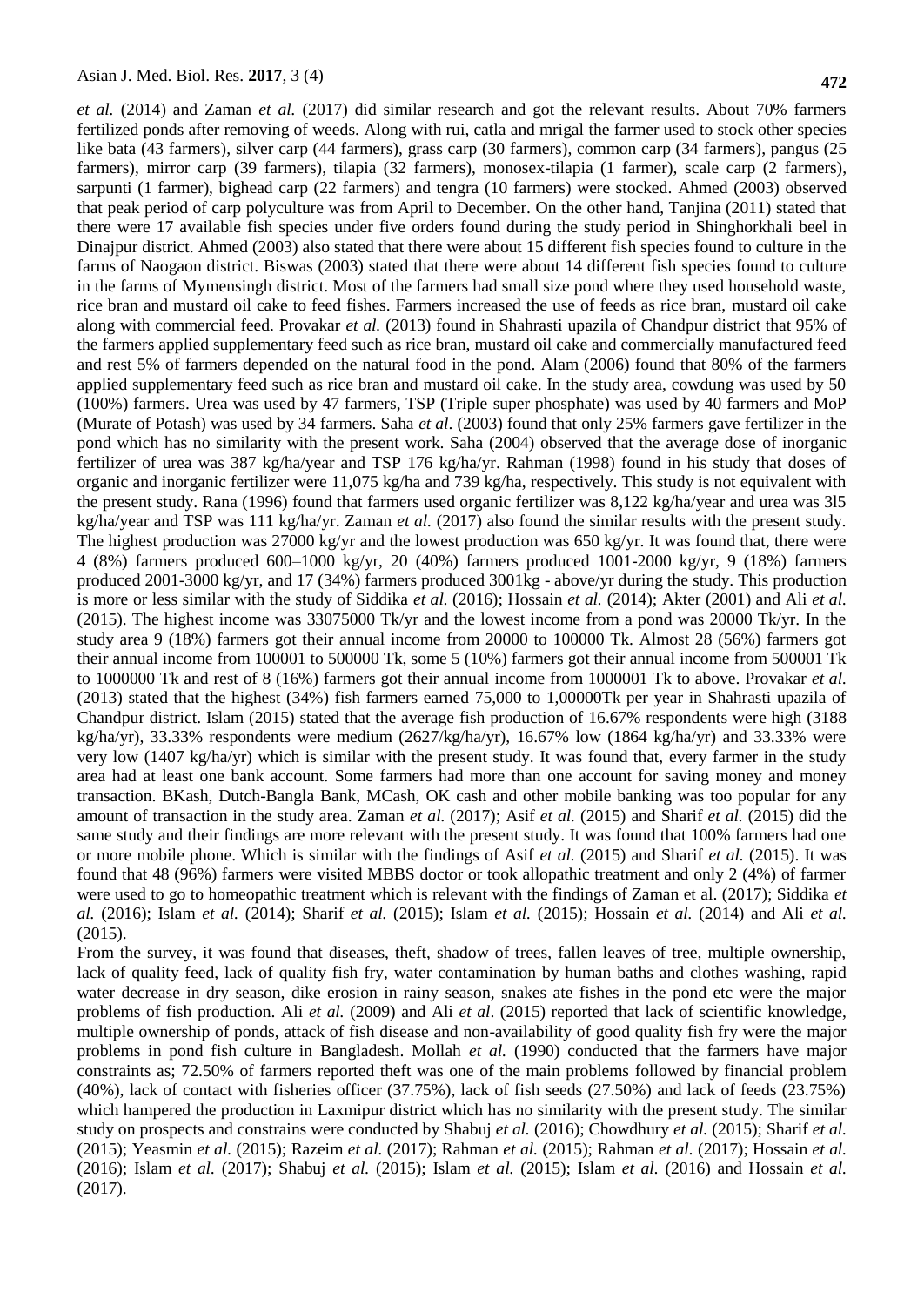#### **5. Conclusions**

Generally fish farming played a vital role in the uplifting of the life style and socio-economic condition of fish farmer of Jhikargachha upazila. From the results of present study, it can be concluded that fish culture has broad socio-economic benefits for the fish farmers. If the farmers are given precious training, economic support on easy terms and conditions, more profit would be outputted. Thus it can be concluded that fish farming is a fruitful business that can help the peasant to uplift their livelihood situation as well as economic criteria. This study also explored some major problems which were faced by the local people after starting the fish culture. From the survey, it was found that diseases, lack of proper management, theft, multiple ownership and lack of quality fish fry etc. were the major problems of fish production.

#### **Conflict of interest**

None to declare.

## **References**

- Ahmed F, 2003. Comparative study on carp polyculture practices of three different NGOs in Mymensingh district. M.S. thesis, Department of Fisheries Management, Bangladesh Agricultural University, Mymensingh.
- Ahmed N and MM Rahman, 2005. A study on fish marketing system in Gazipur, Bangladesh. Pak. J. of Biol. Sci., 8: 287-292.
- Ahsan MK, NS Runa, SK Ghosh, MM Hasan and M Kamal, 2016. Socio-economic condition of fishermen and intermediaries involved in marine fish marketing chain in Cox's Bazar area, Bangladesh. Asian J. Med. Biol. Res., 2: 67-73.
- Akter N, 2001. An economic analysis of pond pangas fish production in a selected area of TrishalUpazila in Mymensingh District.MS Thesis, Department of Agricultural Economics, BAU, Mymensingh.
- Alam G, 2006. Status of fish farming and livelihoods of fish farmers in some selected areas of MithapuqurUpazila in Rangpur district, An M.S. Thesis, Department of Fisheries Management, Bangladesh Agriculture University, Mymensingh.
- Ali H, MAK Azad, M Anisuzzaman, MMR Chowdhury, M Hoque and MI Sharful, 2009. Livelihood status of the fish farmers in some selected areas of Tarakanda upazila of Mymensingh district. J. Agrofor. Environ., 3: 85-89.
- Ali MH, MD Hossain, ANGM Hasan and MA Bashar, 2008. Assesment of the livelihood status of the fish farmers in some selected areas of BagmaraUpazila under Rajshahi district. J. Bangladesh Agril. Univ., 6: 367-374.
- Ali MM, AA Asif, MAI Shabuj, S Vaumik, MA Zafar and BMN Sharif, 2016.Status of polyculture *Pangasius hypophthalmus* with carps in Jhikargacha upazila of Jessore district, Bangladesh. Int. J. Fish. Aquat. Stud., 4: 423-430.
- Ali MY, R Rahmatullah, M Asadujjaman, MGU Bablu and MG Sarwer, 2015. Impacts of banning period on the socio-economic condition of hilsa fishermen in shakhchor union of lakshmipursadarupazila, Bangladesh. Middle-East J. Sci. Res., 23: 2479-2483.
- Ara Y, 2005. Assessment of small scale fresh water fish farming for sustainable livelihoods of the rural poor farmers. M.S. Thesis, Department of Fisheries Management, Bangladesh Agricultural University, Mymensingh.
- Asif AA, MA Samad, BMS Rahman, MA Rahman, MH Rahman, SM Yeasmin and A Nima, 2014. Study on management of fish fry and fingerling marketing of Jessore in Bangladesh. International Journal of Business, Social and Scientific Research, 2: 127-135.
- Asif AA, MA Samad, MH Rahman, MA Farid, SM Yeasmin, BMS Rahman and A Nima, 2015. Socioeconomic condition of fish fry and fingerling traders in greater Jessore region. Int. J. Fish. Aquat. Stud., 2: 290-293.
- Bangladesh Economic Review, 2015. Finance division, Ministry of finance, Government of the people's republic of Bangladesh.
- BBS, 2014. Statistical year book of Bangladesh. Bangladesh Bureau of Statistics, Statistical Division, Government of People's Republic of Bangladesh, Dhaka, 60-115 pp.
- Biswas D, 2003. Study of the impacts of aquaculture in and around fish farms in Mymensingh District. MS Thesis. Department of Aquaculture, Bangladesh Agricultural University, Mymensingh.
- Chowdhury AA, MS Uddin, S Vaumik and AA Asif, 2015. Aqua drugs and chemicals used in aquaculture of Zakigonjupazilla, Sylhet. Asian J. Med. Biol. Res., 1: 336-349.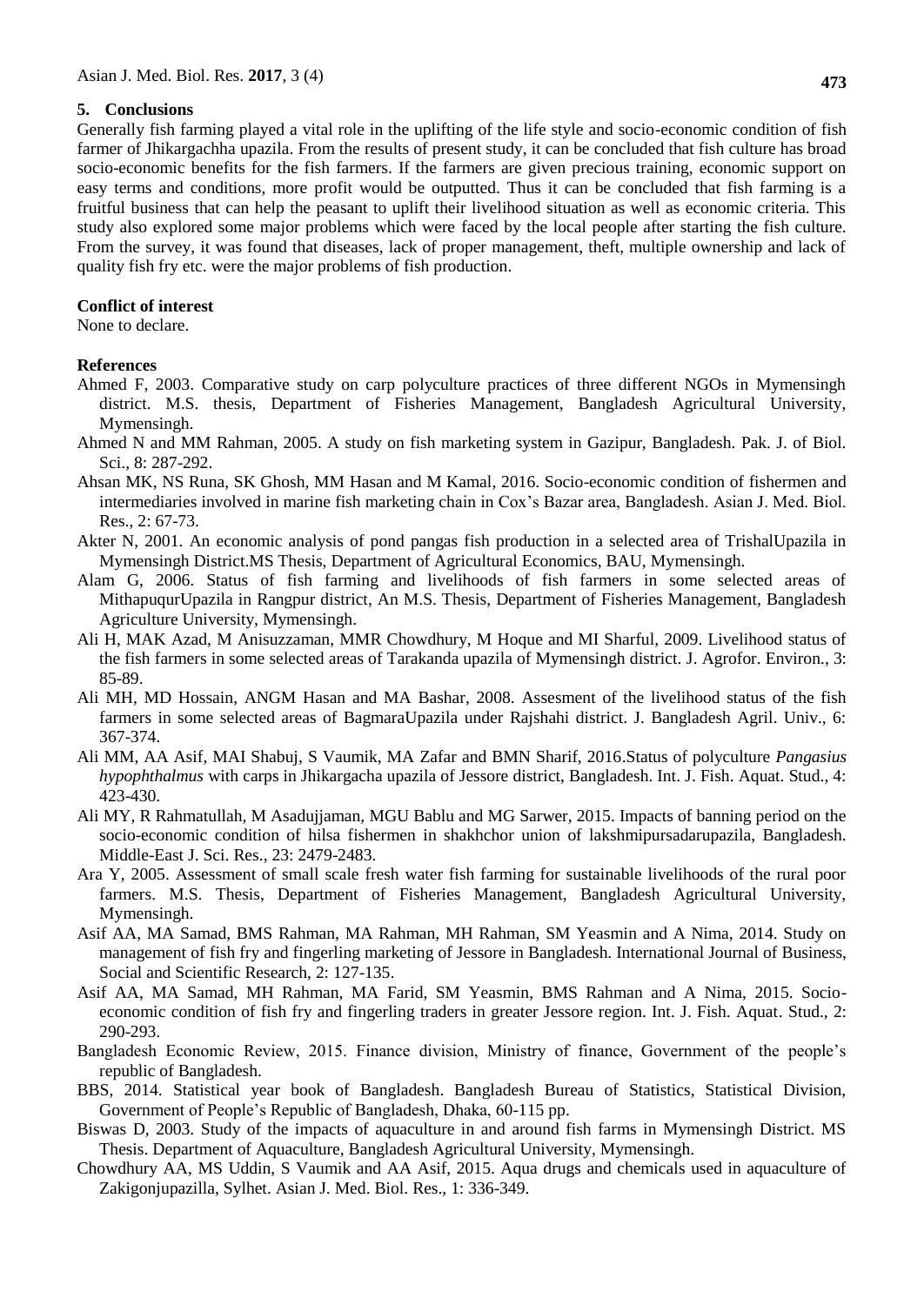- DFID, 1998. Sustainable livelihoods guidance sheets, Department for International Development (DFID), London, UK.
- DoF, 2015. Jatio Matshaw Saptaha Sankalan 2015. Department of Fisheries, Ministry of Fisheries and Livestock, Bangladesh, 18-37 pp.
- Export Promotion Bureau, 2014. Annual export report.Ministry of Commerce, TCB Bhaban, 1, Kawran Bazar  $(2<sup>nd</sup>$ and 4<sup>th</sup> Floor) Dhaka-1215, Bangladesh.
- Halder DK, 2002. Studies on the availability of small indigenous species (SIS) of fishes and socioeconomic condition of fishers in two rice fields. M.S. Thesis. Department of Fisheries Management, BAU, Mymensingh.
- Haque MZ, MA Rahman and MS Shah, 1991. Studies on the density of Rohu (Labeorohita) fingerlings in polythene bags for transportation. Ban. J. Fish., 14: 145-148.
- Hossain A, MAR Hossain, AA Asif, S Ahmed and A Satter, 2017. Fish fermentation in Lalpur, Brahmanbaria district: ecological implication and value chain analysis. Asian Australas. J. Biosci. Biotechnol., 2:159-172.
- Hossain FI, MI Miah, MHA Hosen, R Pervin and MR Haque, 2015. Study on the socio-economic condition of fishermen of the punorvaba river under sadar upazila, Dinajpur. Journal of Fisheries, 3: 239-244.
- Hossain MA, AA Asif, MA Zafar, MT Hossain, MS Alam and MA Islam, 2015. Marketing of fish and fishery products in Dinajpur and livelihoods of the fish retailers. Int. J. Fish. Aquat. Stud., 3: 86-92.
- Hossain MI, C Siwar, MB Mokhtar, MM Dey and AH Jaafar, 2009. Socio-economic condition of fishermen in seasonal floodplain beels in Rajshahi district, Bangladesh. Res. J. Soc. Sci., 4: 74-81.
- Hossain MT, MS Alam, MH Rahman, AA Asif and SM Rahmatullah, 2016. Present status of Indian major carp brood stock management at the hatcheries in Jessore region of Bangladesh. Asian Australas. J. Biosci. Biotechnol., 1: 362-370.
- Hossain MZ, A Pal, MA Hasan, MS Parvej, N Nahar and AA Asif, 2016. Nutritional status and sociodemographic characteristics of the people of south-west coastal region in Bangladesh. Asian Australas. J. Biosci. Biotechnol., 1: 323-332.
- Hossain S, MT Hasan, MT Alam and SK Mazumder, 2014. Socio-economic condition of the fishermen in jelepara under pahartoli of Chittagong district. J. Sylhet Agril. Univ., 1: 65-72.
- Hughes RS, Adnan and B Dalal-Clayton, 1994. Floodplains or flood plans. International Institute for Environment and Development and Research and Advisory services, London, 77 pp.
- Islam FMK, AA Asif, M Ahmed, MS Islam, B Sarker, MA Zafar and M Rahman, 2017. Performances of resource poor households in aquaculture practices in sadarupazila, Meherpur, Bangladesh. Int. J. Fish. Aquat. Stud., 5: 281-288.
- Islam MA, AA Asif, MA Samad, BMS Rahman, MH Rahman, A Nima and SM Yeasmin, 2014. Socioeconomic conditions of the fish farmers in Jessore, Bangladesh. International Journal of Business, Social and Scientific Research, 2: 153-160.
- Islam MM, AA Asif and MR Amin, 2016. The induced breeding of common carps (*Cyprinus carpio*) in Bangladesh. Indian Journal of Science, 23: 619-632.
- Islam MM, AA Asif, S Vaumik, MA Zafar, BMN Sharif, MH Rahman and S Shahriyar, 2015*.*Socio Economic Status of Fry Collectors at Sundarban Region. Int. J. Fish. Aquat. Stud., 3: 89-94.
- Islam MR, MJH Biswas, MGR Akanda, MR Amin, IM Hasan, AA Asif, S Sheheli and BMN Sharif, 2015. Attitude of the farmers towards climate change effect on agriculture. Asian J. Med. Biol. Res., 1: 367-379.
- Islam MR, MN Hoque, SM Galib and MA Rahman, 2013. Livelihood of the fishermen in MonirampurUpazila of Jessore district. Bangladesh. J. Fish., 1: 37-41.
- Islam MS, AA Asif, B Sarker, A Satter, M Ahmed, M Rahman, MA Zafar and SM Rahmatullah, 2017. Fry production and its marketing system of North-West fisheries extension project at Parbatipur, Dinajpur, Bangladesh. Asian J. Med. Biol. Res., 3: 368-378.
- Islam MS, SMM Murshed, M Moniruzzaman and MA Baree, 2002. Rice-cum fish farming in selected areas of Mymensingh District. Journal of Biological Sciences, 2: 715-718.
- Islam S, 2011. Studies on pond fish farming and livelihoods of rural farmers in some selected areas of Maulvibazar District. MS Thesis, Department of Aquaculture, Bangladesh Agricultural University, Mymensingh.
- Khatun S, RK Adhikary, M Rahman, MNA Sikder and MB Hossain, 2013.Socio-economic status of pond fish Farmers of charbata, Noakhali, Bangladesh. Int. J. Life Sci. Biotec. Phar. Res., 2: 356-365.
- Mahfuj MSE, MB Hossain, and MH Minar, 2012. Biochemical composition of an endangered fish, *Labeo bata*  (Hamilton, 1822) from Bangladesh water. Am. J. Food Tech., 7: 633-641.